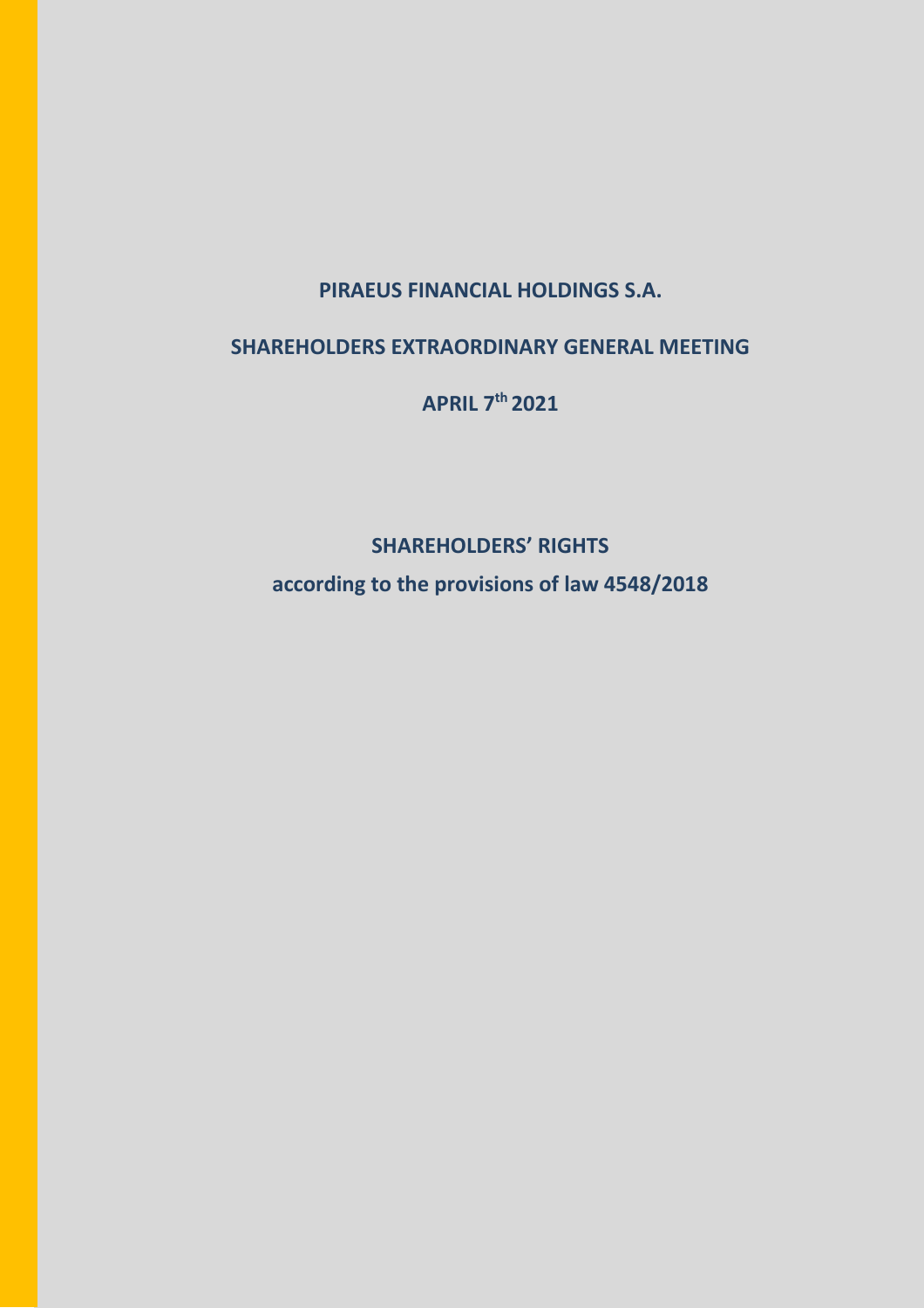#### **PIRAEUS FINANCIAL HOLDINGS**



Regarding the shareholders of the société anonyme, under the name "PIRAEUS FINANCIAL HOLDINGS S.A.", as well as the convocation and meeting of shareholder's general meeting, according to the provisions of law 4548/2018 "Reform of the law of sociétés anonymes", in force the following are applicable:

## **1. Shareholders' general meeting**

#### **1.1 Shareholder**

The Shareholders exercise their rights through their participation at the general meeting. General meeting resolutions, adopted as prescribed by law, are also binding on absent or dissenting shareholders. The shareholder status is verified through the direct electronic linkup of the Company with the records of the Dematerialized Securities System ("DSS").

## **1.2 Categories of general meetings**

The general meeting mandatorily convenes at the Company's seat or in another municipality within the county of the seat or another neighbouring municipality or in the municipality of the Athens Stock Exchange seat, at least once every financial year and within the time limit laid down by the provisions of the Law, as in force.

The Board of Directors may also call extraordinary sessions of the general meeting of shareholders, whenever so deemed advisable or necessary.

Moreover, the general meeting of shareholders is called, by requisition of minority shareholders pursuant to paragraph 1 of article 141 of law 4548/2018.

The Auditor of the Company as well has the right to request the convocation of the general meeting by applying to the Chairman of the Board of Directors.

#### **1.3 Competences of the general meeting**

Sole the general meeting, according to article 117 of law 4548/2018, has authority to decide on:

a) Amendments to Company's articles of association, with share capital increases and reductions being understood as amendments thereto for the purposes hereof;

b) Election of members of the Board of Directors and Auditors;

c) Approval of the overall management activities according to article 108 of Law 4548/2018 and discharge of Auditors;

d) Approval of the annual and any consolidated financial statements;

e) Distribution of the annual profits;

f) Approval of remuneration paid and preliminary approval for remuneration, under article 109 of law 4548/2018;

g) Approval of the remuneration policy and the remuneration report;

h) Merger, split, conversion, revival, term extension or dissolution of the Company, according to law 4548/2018 and law 4601/2019, in force;

i) Appointment of liquidators,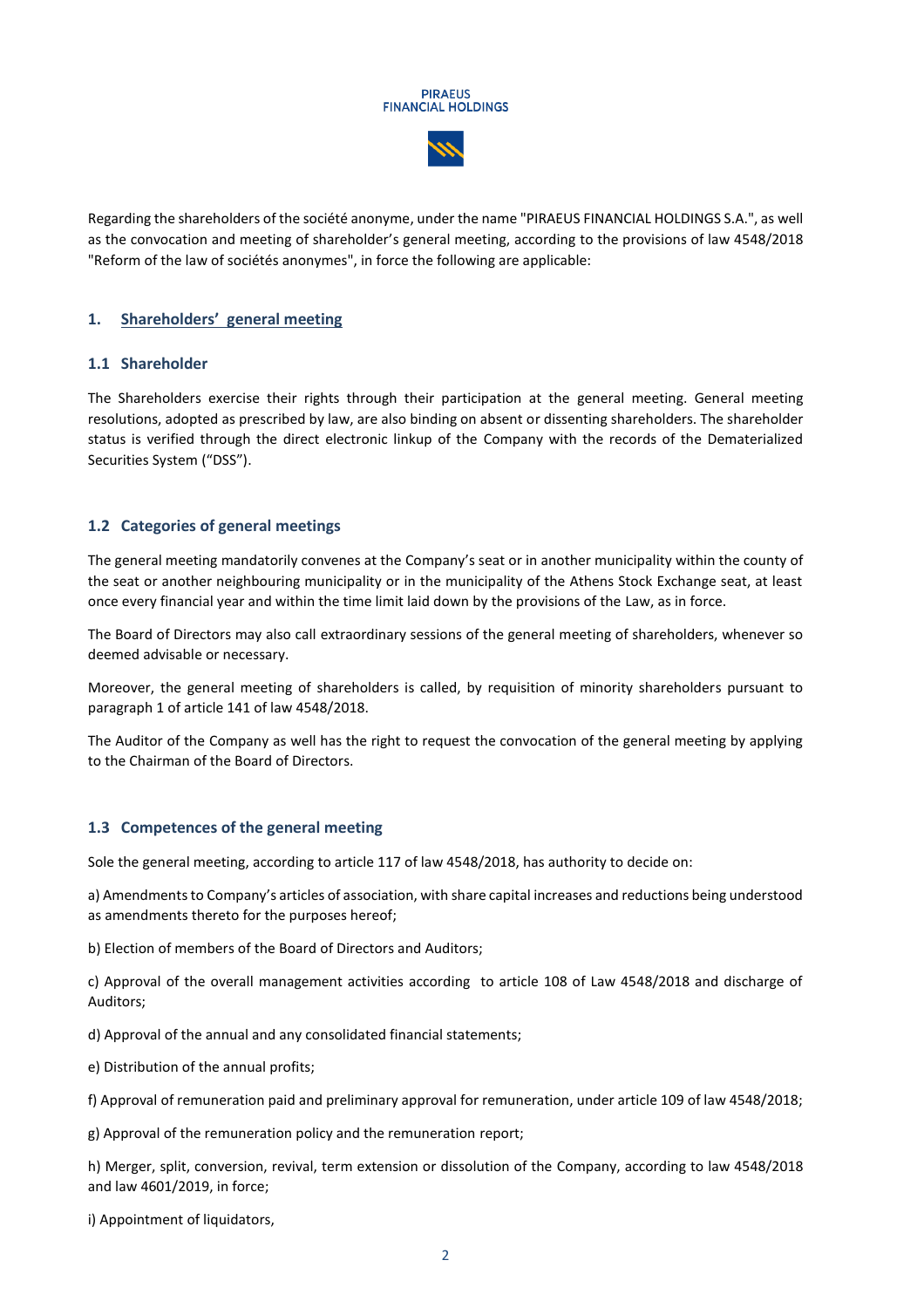

It is noted that not coming under the provisions of the preceding paragraph are the following:

a) Share capital increases or share capital readjustment acts explicitly vested in the Board of Directors under the law, as well as increases imposed under the provisions of other legislation;

b) The amendment or harmonization of provisions in the articles of association by the Board of Directors when so explicitly provided by law;

c) The election of directors in the place of directors who resigned, died or forfeited their office in any other manner, in accordance with the article 82 of law 4548/2018;

d) The option to distribute interim dividends pursuant to paragraphs 1 and 2 of art. 162 of Law 4548/2018;

e) The option to distribute (under para. 3 of art. 162 of law 4548/2018) profits or voluntary reserves within the current business year under a BoD resolution which is submitted to the publication formalities.

#### **1.4 Invitation of general meeting**

- The invitation of the general meeting contains as a minimum the following information:

a) the building, with exact address details;

b) the date and time of the meeting;

c) the agenda items, clearly defined;

d) the shareholders entitled to participate;

e) precise instructions on the manner in which shareholders shall be able to participate at the meeting and exercise their rights in person or by proxy or even remotely;

f) the rights of shareholders under paragraphs 2,3,6,7 of article 141 of law 4548/2018, as in force, with reference of the time period within which any such right may be exercised or, alternatively, the deadline by which such rights may be exercised. It is noted that more detailed information on the above minority rights are available on the chapter 2 of the present document;

g) the procedure for the exercise of the voting right by proxy and in particular the forms used by the Company for this purpose as well as the means and methods provided by the articles of association, in accordance with para.4 of article 128 of law 4548/2018 in order for the Company to receive electronic notices for the appointment and recall of proxies;

h) the procedure for the exercise of the voting right by correspondence or by electronic means, if applicable pursuant to the provisions of articles 125 and 126 of law 4548/2018 in force;

i) the determination of the date of record, as provided for in paragraph 6 of article 124 of law 4548/2018;

j) the place where the complete text of the documents and draft resolutions, provided for in paragraph 4 of article 123 of law 4548/2018, shall be available as well as the manner that these may be obtained, and

k) the Company's website address, where the information under paragraphs 3 & 4 of article 123 of law 4548/2018, shall be available.

- Except in the case of reiterative general meeting sessions, the notice to the general meeting shall be published twenty (20) clear days minimum prior to the date appointed for its session:

a) by means of its entry in the Company Record in the General Commercial Register (business registry), as well as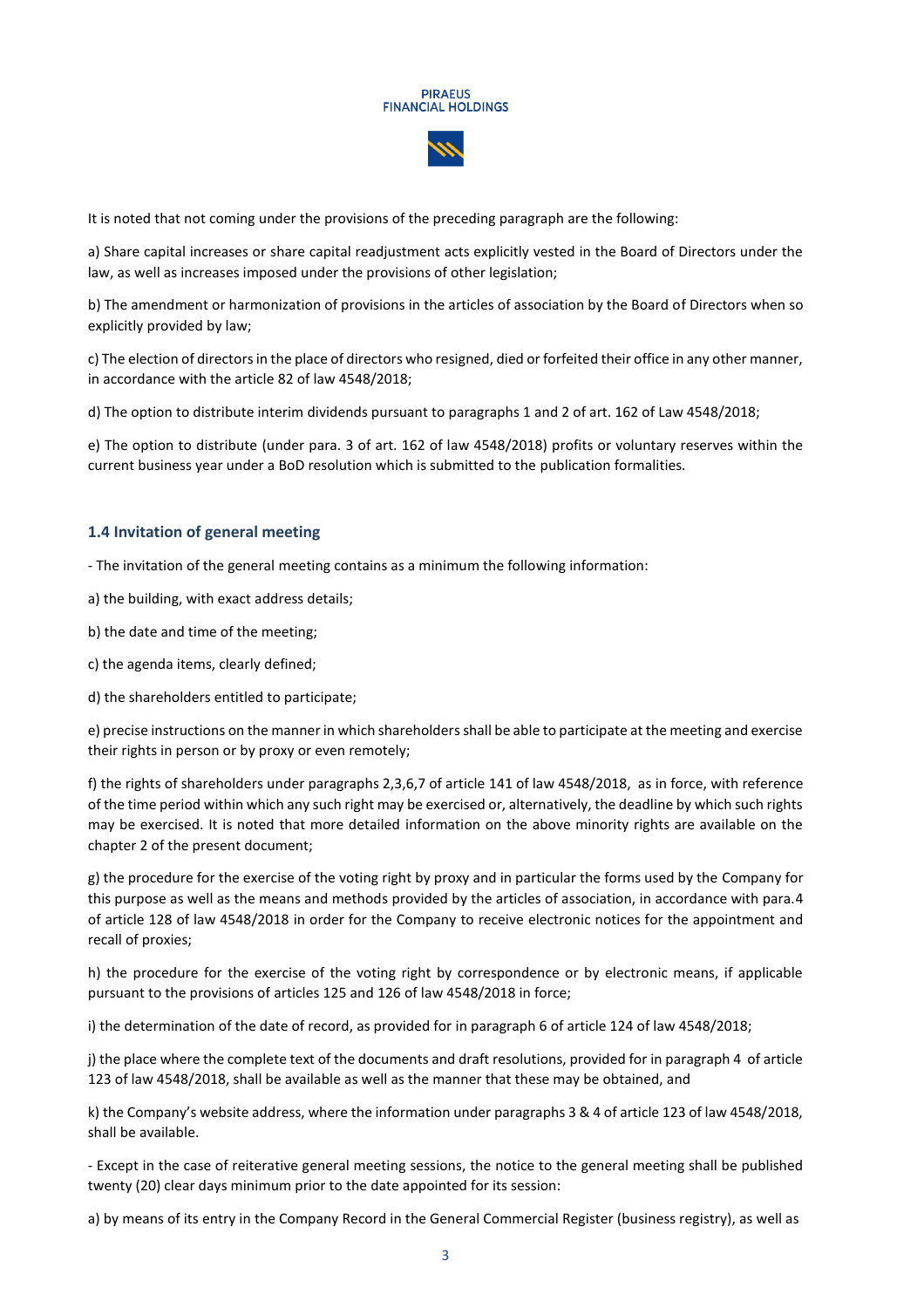

b) at the Company' s website,

and shall also be communicated within the said time period in a manner ensuring fast and non-discriminatory access to it, by means of media which are reasonably reliably as shall be judged by the Board of Directors, for the effective dissemination of the relevant information to investors, such as in particular printed and electronic media of national and pan-European reach.

Notwithstanding the above notice publication modalities, every shareholder has the right to receive, upon request, personal notification by e-mail about impending general meeting sessions ten (10) days minimum prior to the appointed day for the general meeting session.

## **1.5 Participation at the general meeting**

Shareholders having the right to participate and vote in the general meeting (and the iterative) are those registered at the opening of the fifth day prior to the date of the general meeting (Record Date), in the electronic registry of the Dematerialized Securities System ("DSS"), managed by "Hellenic Central Securities Depository" (HCSD) and kept by Hellenic Exchanges S.A. ("HELEX"). The said date of record is also applicable in the case of an adjourned or iterative session, provided such adjourned or iterative session is not more than thirty (30) days from the date of record. If this is not the case, or if in the case of a iterative general meeting a new notice is published, persons having shareholder status as at the start of the third day prior to the day of the adjourned or reiterative general meeting session may participate at the general meeting.

Shareholder status is evidenced by any means provided by law and in all cases by means of information in this respect obtained by the Company from the central securities depository, if providing registry services, or through the registered intermediaries who are members of the central securities depository in all other cases.

The Board of Directors may resolve, in accordance with the articles of association that the general meeting will not convene at any place but will convene in full with the participation of the shareholders remotely by electronic means in accordance with the terms and conditions of the Law, as in force.

The Board of Directors may resolved, in accordance with the articles of association, that any shareholder may participate in voting on items on the agenda of the general meeting at a distance by e-mail or by electronic means, the vote held before the meeting in accordance with the provisions and under the conditions of the law, as in force.

At the general meeting the members of the Board of Directors and the auditors of the Company are also entitled to attend. Under the responsibility of the Chairman of the general meeting the presence of other persons not having shareholder status or shareholders' representatives may be allowed by the latter. The presence of the abovementioned persons in the General meeting may also be effected by electronic means, in accordance with law in force.

In the event of a general meeting, in accordance with law in force, the shareholders and other interested parties are specifically informed of the process through the invitation of the general meeting.

Shareholders may participate at the general meeting in person or by proxy. A shareholder may appoint a proxy for a single or multiple general meeting sessions and for a specified time period. The proxy votes in accordance with the shareholder's instructions, if any. Any failure by the proxy to vote as directed shall not affect the validity of the general meeting resolutions even when the proxy's vote was instrumental in achieving majority.

A shareholder may appoint up to three (3) proxies; however, when a shareholder owns shares in the Company, which are shown in more than one securities account, this limitation does not preclude the shareholder from appointing different proxies for the shares shown in each account in respect of a specific general meeting session. The appointment of proxy may be freely revoked.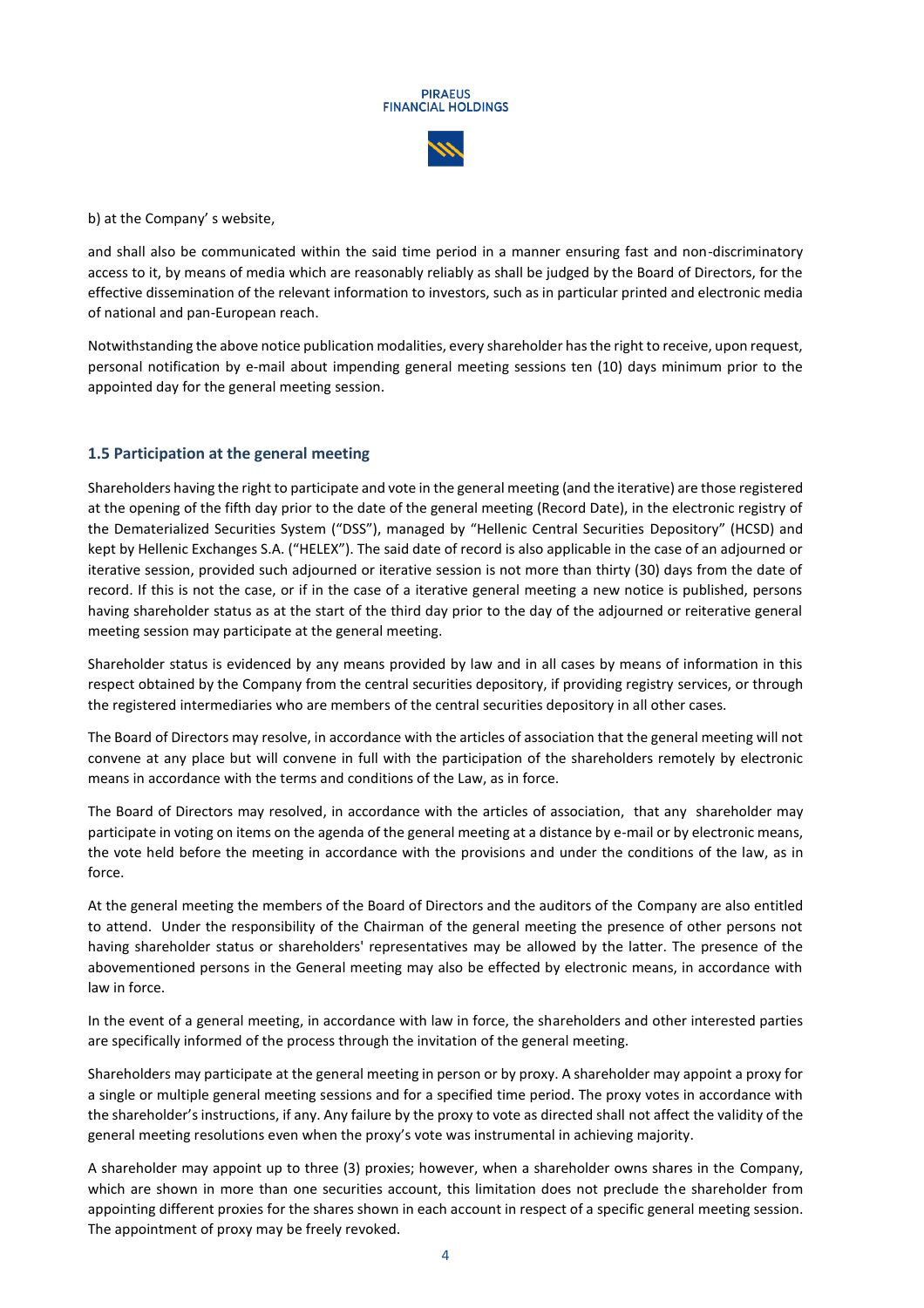The appointment and recall or substitution of a proxy or representative shall be made in writing or by e-mail message or other electronic means and shall be submitted to the Company forty eight (48) hours minimum prior to the date appointed for the general meeting.

A shareholder's proxy is required to disclose to the Company, prior to the commencement of the general meeting, any specific fact which may be of use to shareholders in order for them to assess a possible risk that the proxy might serve interests other than the shareholder's interests.

A conflict of interest, according to law, may exist particularly when the proxy:

a) is a shareholder exercising control over the company or another legal person or entity controlled by such shareholder;

b) is a member of the Board of Directors or of the management of the company in general or of a shareholder exercising control over the company, or other legal person or entity controlled by a shareholder exercising control over the company;

c) is an employee or auditor of the company or of a shareholder exercising control over the company or another legal person or entity controlled by a shareholder exercising control over the company;

d) is a spouse or relative within the first degree of one of the individuals referred to under items (a) to (c) above.

#### **1.6 Ordinary quorum and majority at the general meeting**

The general meeting is in quorum and may validly transact the business contained in the agenda when at least one fifth (1/5) of the paid-in share capital is represented thereat.

If no such quorum is obtained, the general meeting shall be held anew within twenty (20) days as of the date of the adjourned meeting, upon notice of at least ten (10) clear days in advance; such reiterative session shall be in quorum and may validly transact the business contained in the original agenda whatever the part of the paid-in share capital represented thereat; a new notice is not required, if the original notice specified the place and time for repeat sessions in case no quorum is present at the original General Meeting session, provided the adjourned and the reiterative sessions are a minimum of five (5) clear days apart.

Subject to the paragraph 1.7 of the present document, general meeting resolutions are passed by absolute majority of the votes represented thereat.

#### **1.7. Qualified quorum and majority at the general meeting**

Exceptionally, the general meeting is in quorum and may validly transact the business contained in the agenda when shareholders representing one half (1/2) of the paid-in share capital are present or represented thereat, in the case of resolutions concerning a change of the nationality of the Company, a change of the business object of the Company, increase of shareholders' obligations, ordinary increase of share capital unless imposed under the law or effected by means of capitalization of reserves, share capital reduction except when it is in accordance with para. 5 of article 21 of law 4548/2018 or para. 6 of article 49 of law 4548/2018, a change in the manner of appropriation of profits, merger, split, conversion, revival, term extension or dissolution of the Company, the granting or renewal of power to the Board of Directors for share capital increase, pursuant to para. 1 of art. 24 of law 4548/2018, as well as in all other cases in which the law specifies that the general meeting shall adopt resolutions under a qualified quorum and majority.

If the quorum specified in the preceding paragraph is not obtained, the general meeting shall be held anew within twenty (20) days as of the date of the adjourned meeting and upon a prior notice of at least ten (10) clear days in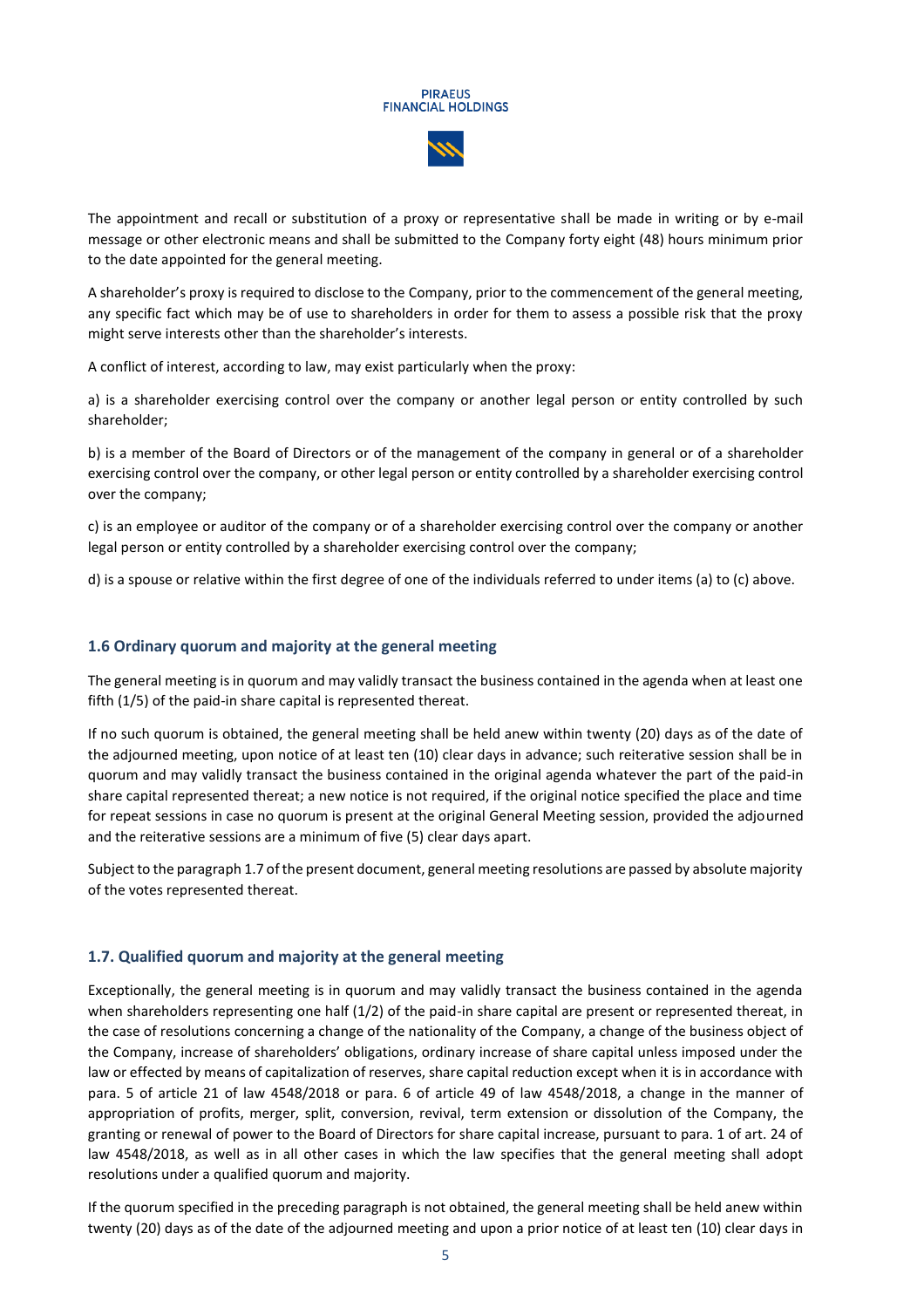

advance; such reiterative session shall be in quorum and may validly transact the business contained in the original agenda when shareholders representing at least one fifth (1/5) of the paid-in share capital are present or represented thereat. A new notice is not required, if the original notice specified the place and time for repeat sessions, provided the adjourned and each reiterative meeting are at least five (5) days apart.

Resolutions under the paragraph 1.7 are passed by a majority of two thirds (2/3) of the votes represented at the general meeting.

# **1.8 General meeting Agenda-Minutes**

General meeting deliberations and resolutions are confined to the items included in the agenda.

The vote result is announced by the general meeting chairman as soon as it is established.

The vote results are posted on the Company website, within five (5) days maximum as of the general meeting date, indicating as a minimum for each resolution the number of shares for which valid votes were cast, the percentage of share capital such votes represent, the total number of valid votes as well as the number of votes cast in favor and against each resolution and the number of votes abstained.

A summary of the general meeting deliberations and resolutions is recorded in the minutes book, signed by the general meeting chairman and secretary. A list of the shareholders who attended or were represented at the general meeting is also recorded in the said book.

Copies and extracts of the minutes are certified by the chairman of the Board of Directors, his deputy or another BoD member appointed under a BoD resolution, and are submitted to the competent General Commercial Register (GEMI) unit within twenty (20) days as from the general meeting session.

At the request of a shareholder the chairman of the general meeting is required to record in the minutes a summary of such shareholder's opinion; the general meeting chairman has the right to refuse to record such opinion if relating to matters clearly outside the scope of the agenda or if its content manifestly contravenes morality or the law.

#### **2. Minority Rights**

# **2.1 Rights of shareholders representing at least one-twentieth (1/20) of the paid-in share capital of the Company**

According to law 4548/2018, following a request from shareholders representing at least one-twentieth (1/20) of the paid-in share capital of the Company:

a) The Board of Directors is obliged to call an extraordinary general meeting session and set a date for it not being more than forty five (45) days from the date such requisition was submitted to the chairman of the Board of Directors. The requisition must specify the matters to be placed on the agenda;

b) The Board of Directors is obliged to include additional items in the agenda of the general meeting, already convened, if the relevant requisition reaches the Board of Directors fifteen (15) days minimum prior to the general meeting session. Such additional items must be published or communicated on the responsibility of the Board of Directors, pursuant to article 11, at least seven (7) days prior to the general meeting session. The requisition for the inclusion of additional items in the agenda is accompanied by justification or by a draft resolution for approval by the general meeting and the revised agenda is published the same way as the previous one thirteen (13) days prior to the day of the general meeting and at the same time it is made available to shareholders on the Company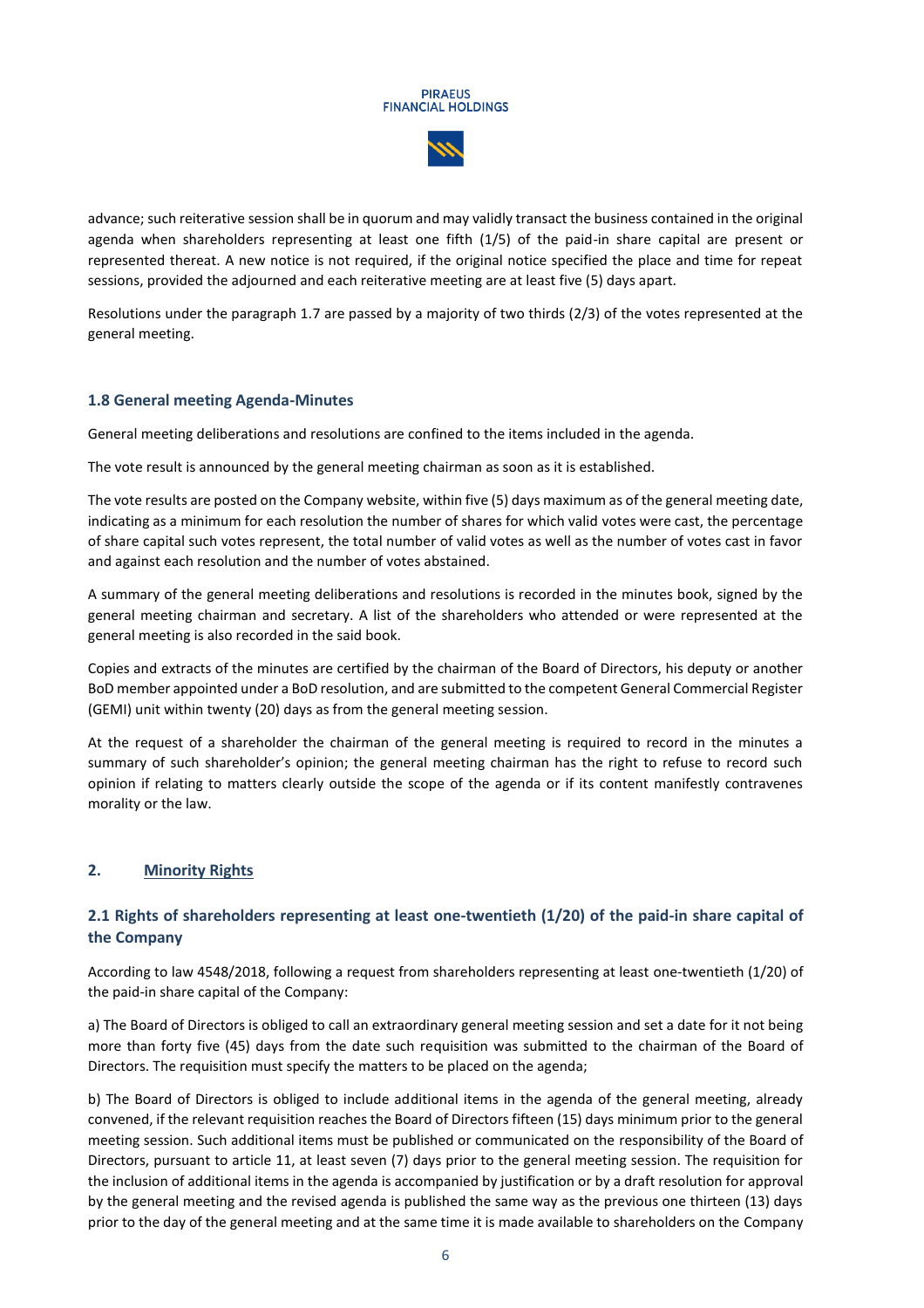website together with the justification or the draft resolution submitted by the shareholders pursuant to the provisions of paragraph 4 of article 123 of law 4548/2018;

c) The above shareholders have the right to submit draft resolutions on items included in the original or any revised agenda of the general meeting; the relevant requisition must reach the Board of Directors seven (7) days minimum prior to the date of the general meeting session, and the draft resolutions are made available to shareholders pursuant to the provisions of paragraph 3 of article 123 of law 4548/2018;

In the cases under a, b and c above, the Board of Directors is not required to include items in the agenda or to cause the publication or communication of same along with the justification and/or draft resolutions submitted by the shareholders, if the content thereof is in obvious contravention of the law or good morals.

d) The Chairman of the general meeting is obliged to adjourn, but only once, the adoption of resolutions on all or some of the agenda items by the general meeting and fix a new session for deciding on such resolutions, on the date mentioned in the shareholders' requisition which may not, however, be later than twenty (20) days from the day of such adjournment. Such adjourned general meeting is a continuation of the previous one and the notice publication formalities need not be observed anew; this meeting may also be attended by new shareholders, subject to adherence to the relevant formalities for attendance, without prejudice to paragraph 6 of article 124 of law 4548/2018;

e) The Board of Directors is obliged to inform the Ordinary General Meeting of the amounts which were paid during the last two-year period by the Company to each member of the Board of Directors or to the managers of the Company as well as of any benefit provided by the Company to the above persons for any reason or contract existing between the Company and such persons. The Board of Directors may refuse to supply the requested information for sufficient and material reasons which shall be entered in the minutes. In the cases of this paragraph, the Board of Directors may provide a single response to shareholders' requests of the same content.

f) The above shareholders have the right to demand an open vote at the general meeting on any agenda item or items;

g) The above shareholders have the right to request extraordinary judicial review by applying to the court, hearing the case in accordance with the ex parte jurisdiction procedure, if there is suspicion of any action which is contrary to the provisions of law or the articles of association of the Company or to resolutions adopted by the general meeting; in all cases, the petition for such review must be filed within three (3) years as of the date of approval of the financial statements of the business year within which the said acts were committed;

h) The above shareholders have the right to submit in writing to the Board of Directors a requisition about the exercise of Company claims pursuant to article 103 of law 4548/2018. The applicants will be required to prove that they had shareholder status six (6) months prior to the submission of the said requisition. In their requisition, the requesting shareholders set a reasonable time period within which the Board of Directors is required to assess the content of the requisition and determine whether the Company shall institute an action for the claims set out in the said requisition. The time period set may not be less than one (1) month as of the time the requisition was submitted to the Board of Directors;

i) The above shareholders, when forming part of a minority of at least one tenth (1/10) of the share capital of the Company that opposed the adoption of the relevant resolution by the general meeting, have the right to apply to the competent court within two (2) months as of the general meeting approval, requesting a decrease of emolument or benefit paid or decided to be paid to a specific member of the Board of Directors, with the exception of emolument to BoD members for services rendered to the Company under a special relationship (such as, as an indication, under an employment, services or agency contract), when under the existing circumstances it is considered exorbitant as per sound judgment, having in particular regard to the powers and responsibilities of the director concerned, the efforts such director has undertaken, the level of the remuneration paid to directors in other similar companies as well as the position, performance and outlook of the Company.